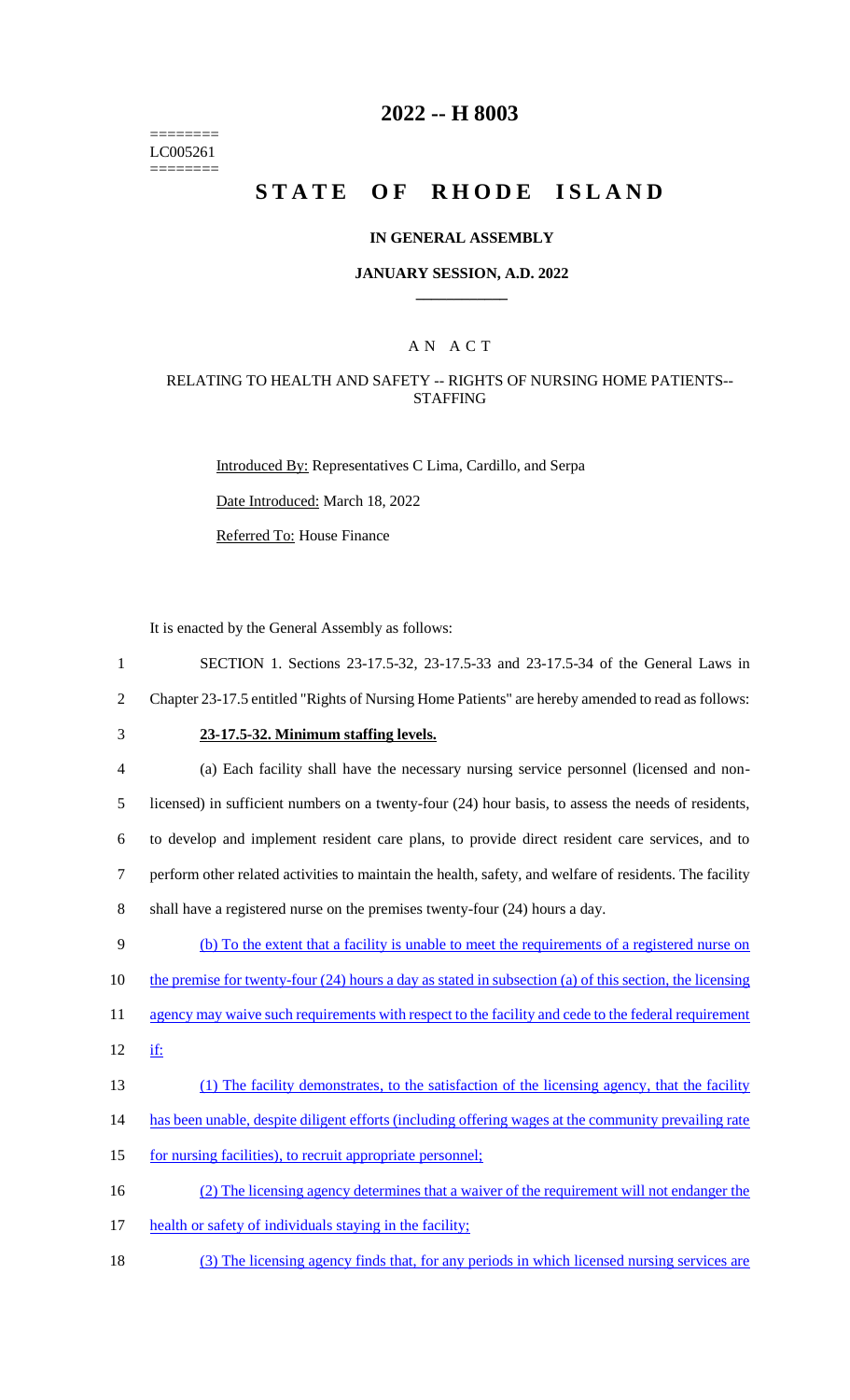not available, a registered nurse or a physician, is obligated to respond immediately to telephone

2 calls from the facility;

 $\frac{1}{2}$  (b)(c) For purposes of this section, the following definitions shall apply:

 (1) "Direct caregiver" means a person who receives monetary compensation as an 5 employee of the nursing facility or a subcontractor as a registered nurse, a registered nurse with administrative duties, a licensed practical nurse, a licensed practical nurses with administrative duties, a medication technician, who is also a certified nurse assistant, a nurse aide in training, a certified nurse assistant, a licensed physical therapist, a licensed occupational therapist, a licensed 9 speech-language pathologist, a mental health worker who is also a certified nurse assistant,  $\theta$  a 10 physical therapist assistant, or an occupational therapy assistant.

 (2) "Hours of direct nursing care" means the actual hours of work performed per patient day by a direct caregiver.

13 (c)(i) Commencing on January 1, 2022 2023, nursing facilities shall provide a quarterly minimum average of three and fifty-eight hundredths (3.58) hours of direct nursing care per resident, per day, of which at least two and forty-four hundredths (2.44) hours shall be provided by 16 certified nurse assistants and medication technicians who are also a certified nurse assistant.

17 (ii) Commencing on January 1, 2023 2024, nursing facilities shall provide a quarterly minimum of three and eighty-one hundredths (3.81) hours of direct nursing care per resident, per day, of which at least two and six-tenths (2.6) hours shall be provided by certified nurse assistants and medication technicians who are also a certified nurse assistant.

 (d) Director of nursing hours and nursing staff hours spent on administrative duties or non- direct caregiving tasks are excluded and may not be counted toward compliance with the minimum staffing hours requirement in this section.

 (e) The minimum hours of direct nursing care requirements shall be minimum standards only. Nursing facilities shall employ and schedule additional staff as needed to ensure quality resident care based on the needs of individual residents and to ensure compliance with all relevant state and federal staffing requirements.

 (f) The department shall promulgate rules and regulations to amend the Rhode Island code of regulations in consultation with stakeholders to implement these minimum staffing requirements on or before October 15, 2021 2022.

 (g) On or before January 1, 2024 2025, and every five (5) years thereafter, the department shall consult with consumers, consumer advocates, recognized collective bargaining agents, and providers to determine the sufficiency of the staffing standards provided in this section and may promulgate rules and regulations to increase the minimum staffing ratios to adequate levels.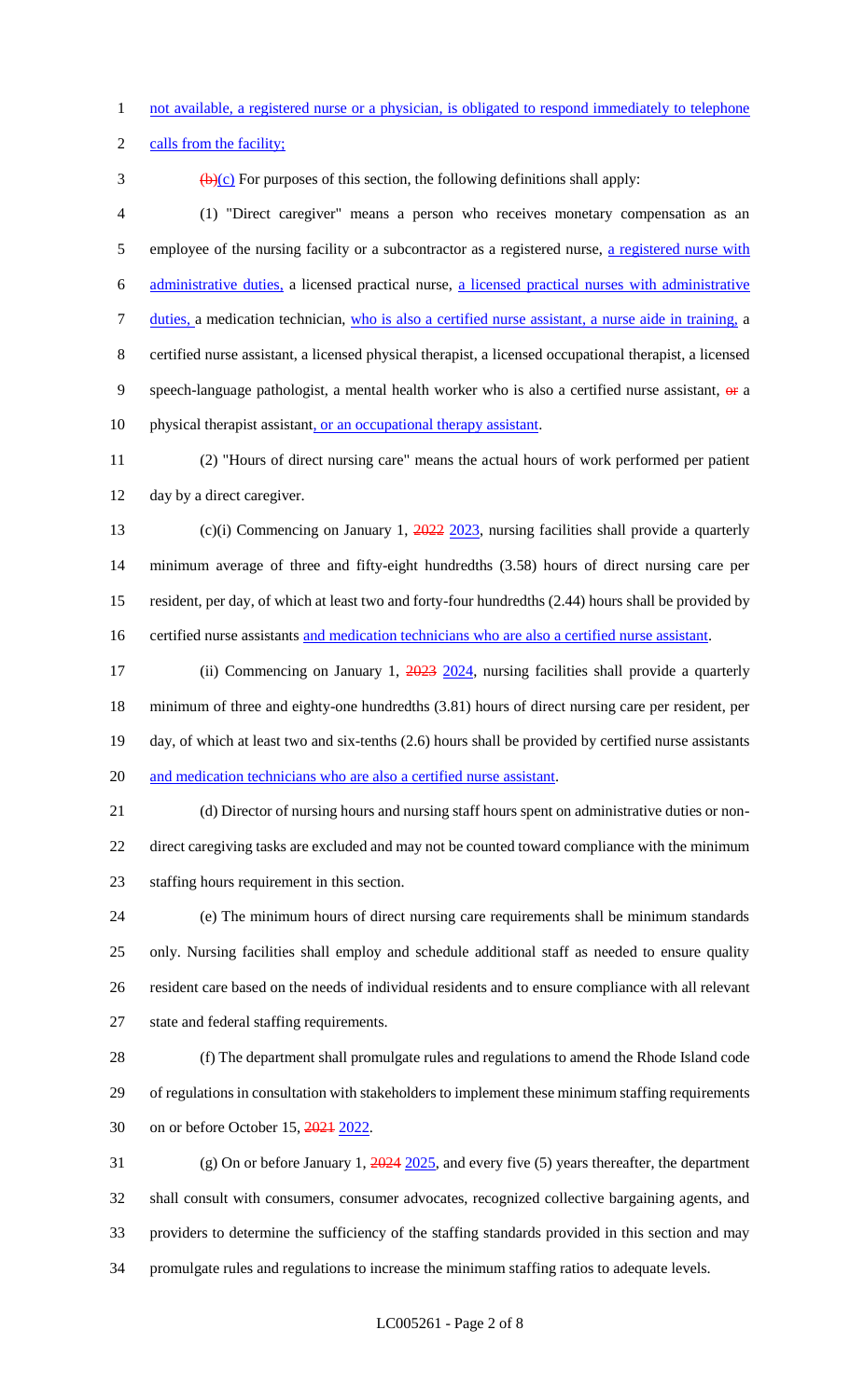**23-17.5-33. Minimum staffing level compliance and enforcement program.**

 (a) Compliance determination. 3 (1) The department shall submit proposed rules and regulations for adoption by October 4 15, 2021 October 1, 2022, establishing a system for determining compliance with minimum staffing requirements set forth in § 23-17.5-32. (2) Compliance shall be determined quarterly by comparing the quarterly average number of hours provided per resident, per day using the Centers for Medicare and Medicaid Services' payroll-based journal and the facility's daily census, as self- reported by the facility to the department on a quarterly basis. (3) The department shall use the quarterly payroll-based journal and the self- reported 11 census to calculate the quarterly average number of hours provided per resident, per day and 12 compare this ratio to the minimum staffing standards required under § 23-17.5-32. Discrepancies between job titles contained in § 23-17.5-32 and the payroll-based journal shall be addressed by rules and regulations. (b) Monetary penalties. (1) The department shall submit proposed rules and regulations for adoption on or before 17 October 15, 2021 October 1, 2022, implementing monetary penalty provisions for facilities not in compliance with minimum staffing requirements set forth in § 23-17.5-32. (2) Monetary penalties shall be imposed quarterly and shall be based on the latest quarter for which the department has data. (3) No monetary penalty may be issued for noncompliance with the increase in the standard 22 set forth in § 23-17.5-32(c)(ii) from January 1, 2023 2024, to March 31, 2023 2024. If a facility is found to be noncompliant with the increase in the standard during the period that extends from 24 January 1, 2023 2024, to March 31, 2023 2024, the department shall provide a written notice identifying the staffing deficiencies and require the facility to provide a sufficiently detailed correction plan to meet the statutory minimum staffing levels. (4) Monetary penalties shall be established based on a formula that calculates on a daily basis the cost of wages and benefits for the missing staffing hours. (5) All notices of noncompliance shall include the computations used to determine noncompliance and establishing the variance between minimum staffing ratios and the department's computations. (6) The penalty for the first offense shall be two hundred percent (200%) of the cost of wages and benefits for the missing staffing hours. The penalty shall increase to two hundred fifty percent (250%) of the cost of wages and benefits for the missing staffing hours for the second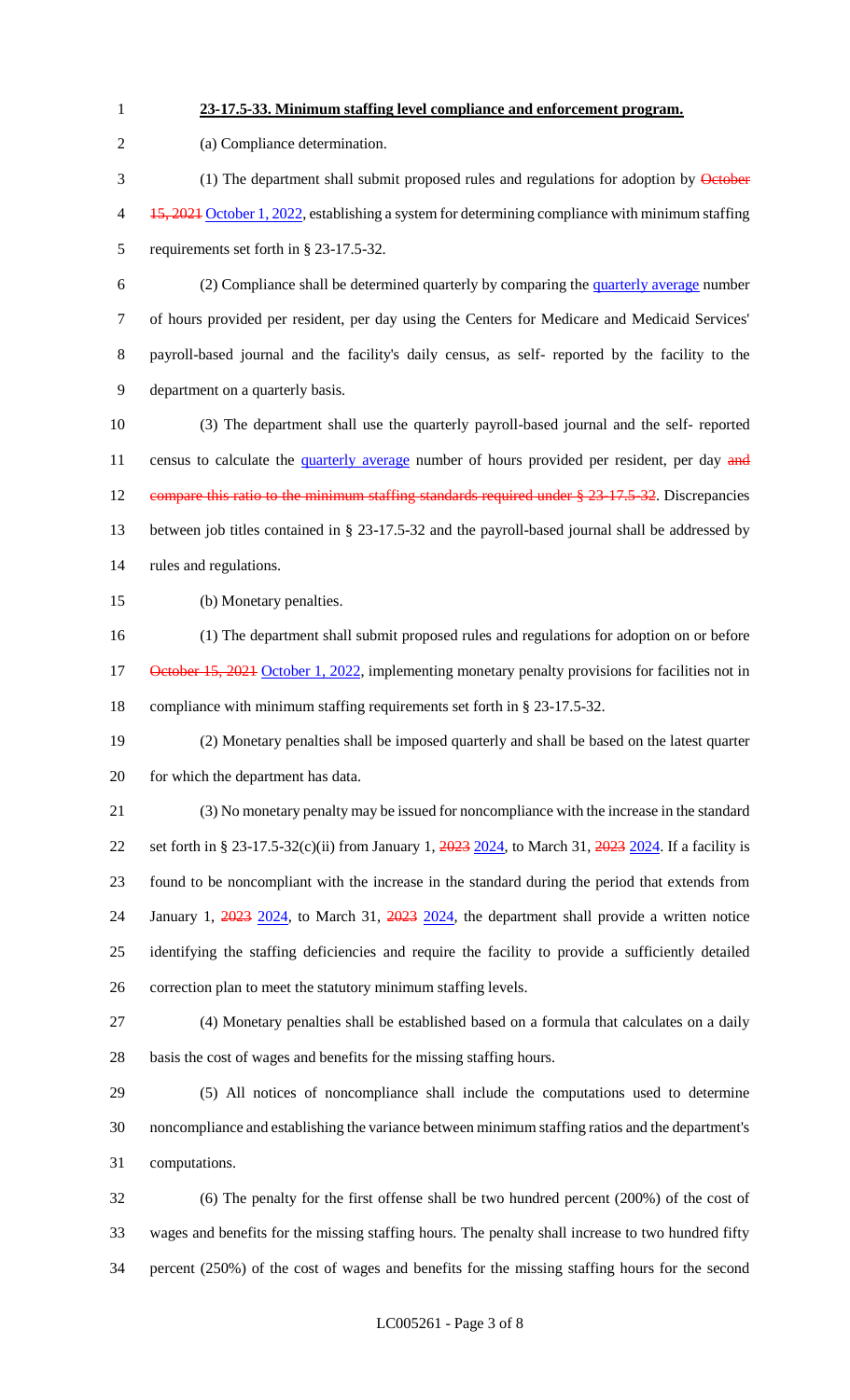- offense and three hundred percent (300%) of the cost of wages and benefits for the missing staffing hours for the third and all subsequent offenses.
- 3 (7) For facilities that have an offense in three (3) consecutive quarters, EOHHS shall may deny any further Medicaid Assistance payments with respect to all individuals entitled to benefits 5 who are admitted to the facility on or after January 1, 2022 2023, or shall may freeze admissions of new residents.
- 

 (c)(1) The penalty shall be imposed regardless of whether the facility has committed other violations of this chapter during the same period that the staffing offense occurred.

 (2) The penalty may not be waived except as provided in subsection (c)(3) of this section, but the department shall have the discretion to determine the gravity of the violation in situations where there is no more than a ten percent (10%) deviation from the staffing requirements and make appropriate adjustments to the penalty.

 (3) The department is granted discretion to waive the penalty when unforeseen 14 circumstances have occurred that resulted in call-offs of scheduled staff. This provision shall be 15 applied no more than two (2) times per calendar year.

 (4) Nothing in this section diminishes a facility's right to appeal pursuant to the provisions of chapter 35 of title 42 ("administrative procedures").

 (d)(1) Pursuant to rules and regulations established by the department, funds that are received from financial penalties shall be used for technical assistance or specialized direct care staff training.

 (2) The assessment of a penalty does not supplant the state's investigation process or issuance of deficiencies or citations under this title.

 (3) Waiver. A nursing facility may seek from the department of health a waiver of the 24 minimum direct care staffing requirements required hereunder. In making a determination on the

waiver request, the director's determination must include that the waiver will not endanger the

26 health or safety of residents of the facility, and shall be based on one or more of the following:

- (i) The acuity levels of residents and how stable those levels are based on the case mix of 28 residents;
- 29 (ii) Documented evidence of the facility's inability to meet minimum staffing requirements, despite best efforts, such as offering wages at competitive rates for nursing facility 31 staff in the community;

 (iii) The quality performance of the nursing facility, as evidenced by a four (4) or five (5) star overall rating from the Centers for Medicare or Medicaid Services ("CMS"), or a four (4) or

34 five (5) star overall rating in the areas of quality or staffing, or consistent survey performance with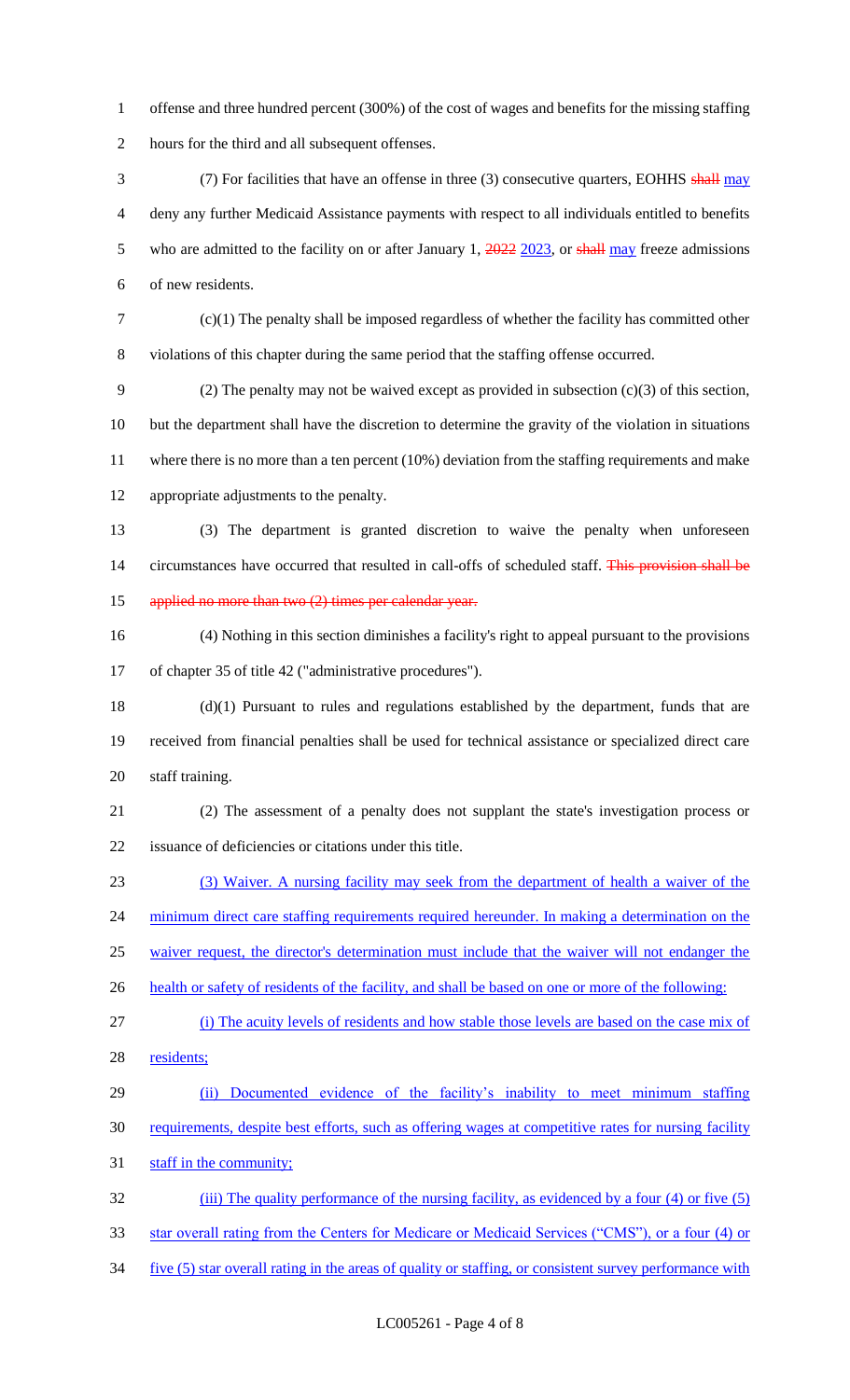- 1 no deficiencies above F level.
- (4) Waivers shall not be unreasonably withheld, and may be granted for periods up to one

year, after which a renewal must be requested by the facility. The department of health may seek

- input from the department of labor and training in terms of issues of labor availability in connection
- with any waiver request under this section.

6  $\left(\frac{3(5)}{2}\right)$  A notice of noncompliance, whether or not the penalty is waived, and the penalty assessment shall be prominently posted in the nursing facility and included on the department's website.

### **23-17.5-34. Nursing staff posting requirements.**

 (a) Each nursing facility shall post its daily direct care nurse staff levels by shift in a public place within the nursing facility that is readily accessible to and visible by residents, employees, 12 and visitors. The posting shall be accurate to the actual number of direct care nursing staff on duty for each shift per day. The posting shall be in a format prescribed by the director, to include:

 (1) The number of registered nurses, licensed practical nurses, certified nursing assistants, medication technicians, licensed physical therapists, licensed occupational therapists, licensed speech-language pathologists, mental health workers who are also certified nurse assistants, and

physical therapist assistants;

(2) The number of temporary, outside agency nursing staff;

(3) The resident census as of twelve o'clock (12:00) a.m.; and

 (4) Documentation of the use of unpaid eating assistants (if utilized by the nursing facility 21 on that date).

 (b) The posting information shall be maintained on file by the nursing facility for no less than three (3) years and shall be made available to the public upon request.

 (c) Each nursing facility shall report the information compiled pursuant to section (a) of this section and in accordance with department of health regulations to the department of health on a quarterly basis in an electronic format prescribed by the director. The director shall make this information available to the public on a quarterly basis on the department of health website, accompanied by a written explanation to assist members of the public in interpreting the information reported pursuant to this section.

 (d) In addition to the daily direct nurse staffing level reports, each nursing facility shall post the following information in a legible format and in a conspicuous place readily accessible to and visible by residents, employees, and visitors of the nursing facility:

 (1) The minimum number of nursing facility direct care staff per shift that is required to comply with the minimum staffing level requirements in § 23-17.5-32; and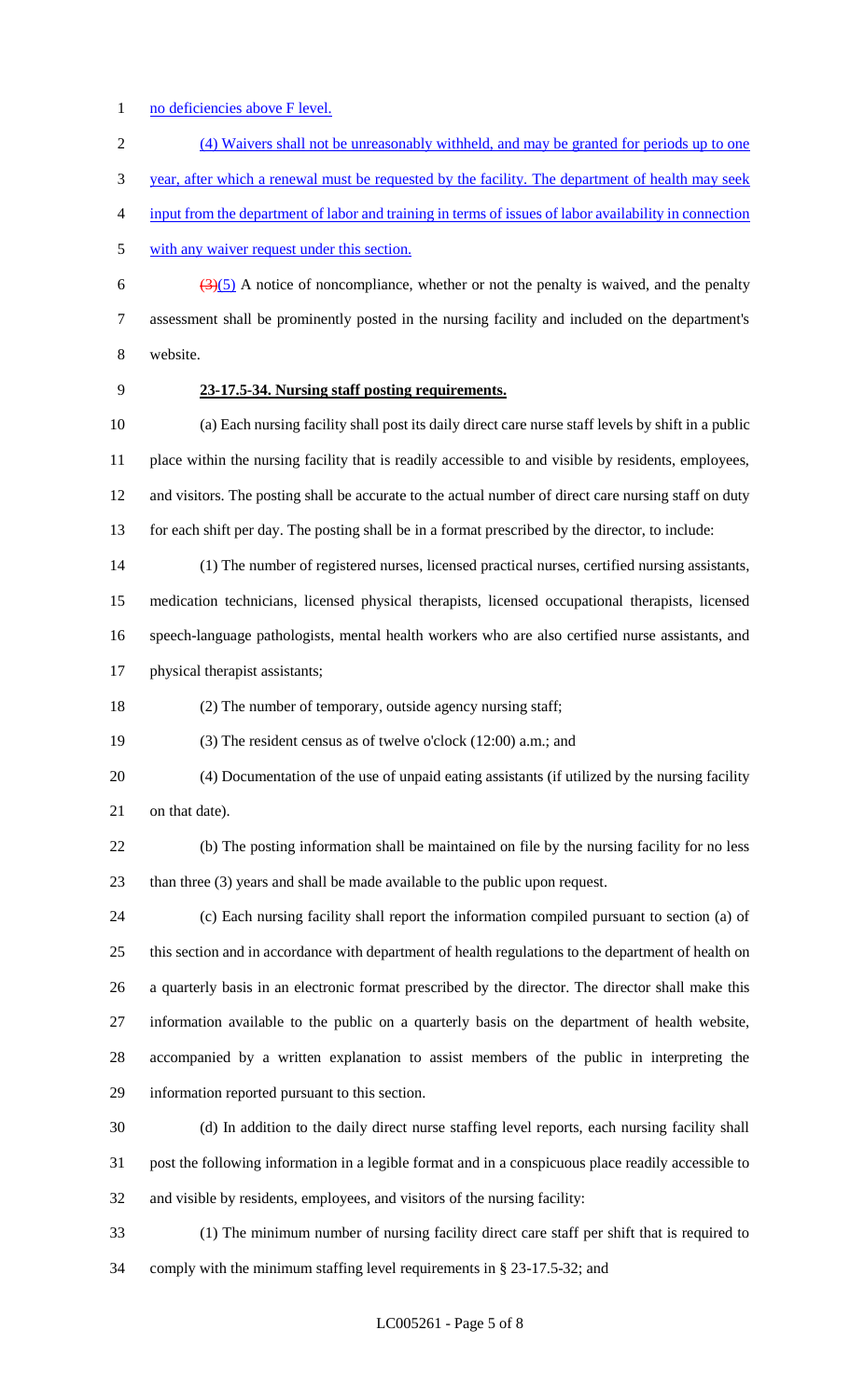(2) The telephone number or internet website that a resident, employee, or visitor of the nursing facility may use to report a suspected violation by the nursing facility of a regulatory requirement concerning staffing levels and direct patient care.

- (e) No nursing facility shall discharge or in any manner discriminate or retaliate against any resident of any nursing facility, or any relative, guardian, conservator, or sponsoring agency thereof or against any employee of any nursing facility or against any other person because the resident, relative, guardian, conservator, sponsoring agency, employee, or other person has filed any complaint or instituted or caused to be instituted any proceeding under this chapter, or has testified or is about to testify in any such proceeding or because of the exercise by the resident, relative, guardian, conservator, sponsoring agency, employee, or other person on behalf of himself, herself, or others of any right afforded by §§ 23-17.5-32, 23-17.5-33, and 23-17.5-34. Notwithstanding any other provision of law to the contrary, any nursing facility that violates any provision of this section shall:
- (1) Be liable to the injured party for treble damages; and

 (2)(i) Reinstate the employee, if the employee was terminated from employment in violation of any provision of this section; or

 (ii) Restore the resident to the resident's living situation prior to such discrimination or retaliation, including the resident's housing arrangement or other living conditions within the nursing facility, as appropriate, if the resident's living situation was changed in violation of any provision of this section. For purposes of this section, "discriminate or retaliate" includes, but is not limited to, the discharge, demotion, suspension, or any other detrimental change in terms or conditions of employment or residency, or the threat of any such action.

23 (f)(1) The Any nursing facility that does not submit Payroll Based Journals (PBJ) to the 24 Centers for Medicare and Medicaid Services shall prepare an annual report showing the average daily direct care nurse staffing level for the nursing facility by shift and by category of nurse to include:

- (i) Registered nurses;
- 28 (ii) Licensed practical nurses;
- 29 (iii) Certified nursing assistants;
- (iv) Medication technicians;
- (v) Licensed physical therapists;
- (vi) Licensed occupational therapists;
- (vii) Licensed speech-language pathologists;
- (viii) Mental health workers who are also certified nurse assistants;

LC005261 - Page 6 of 8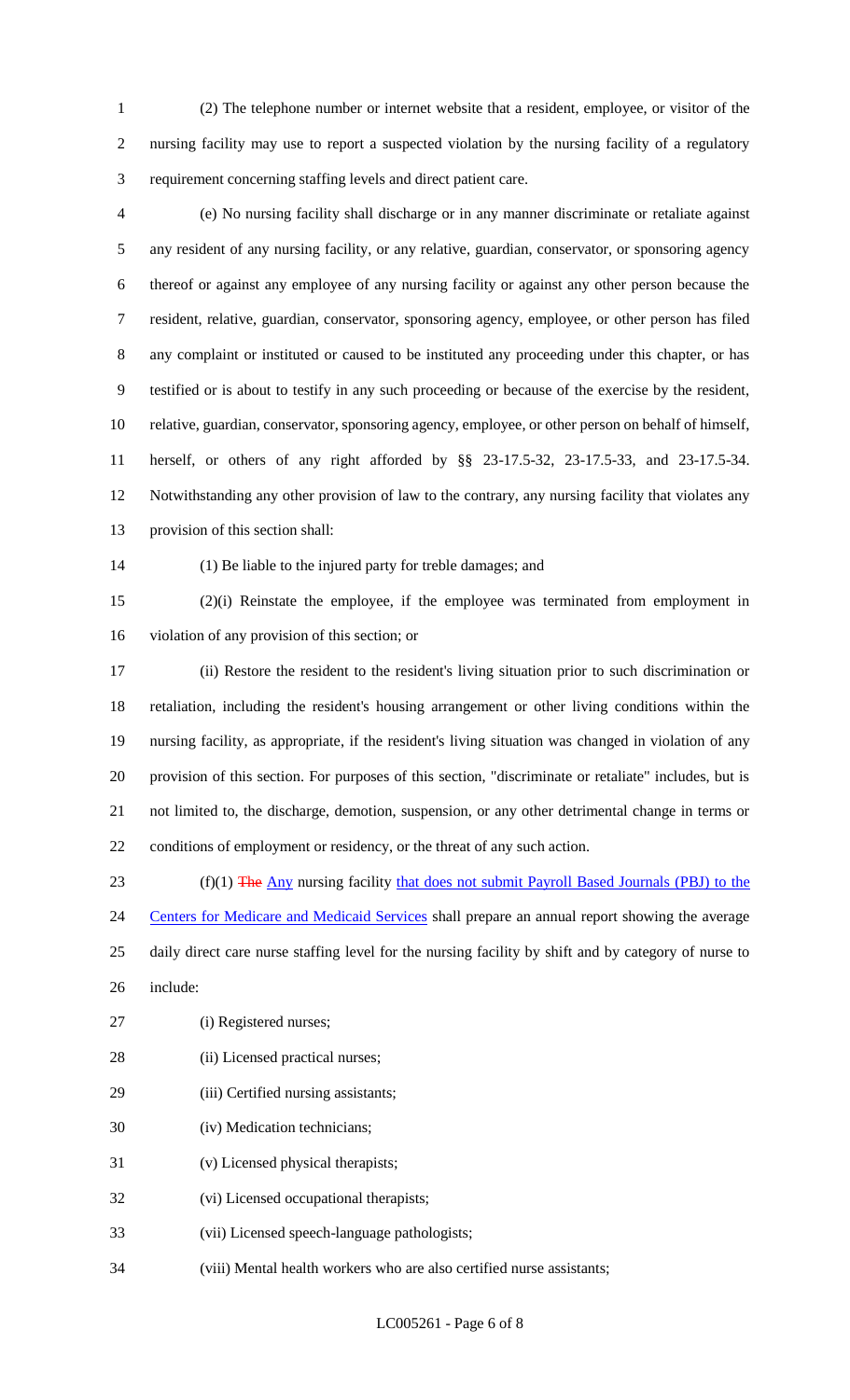- 
- (ix) Physical therapist assistants;
- (x) The use of registered and licensed practical nurses and certified nursing assistant staff from temporary placement agencies; and (xi) The nurse and certified nurse assistant turnover rates.
- (2) The annual report shall be submitted with the nursing facility's renewal application and provide data for the previous twelve (12) months and ending on or after September 30, for the year preceding the license renewal year. Annual reports shall be submitted in a format prescribed by the director.
- (g) The information on nurse staffing shall be reviewed as part of the nursing facility's annual licensing survey and shall be available to the public, both in printed form and on the department's website, by nursing facility.
- (h) The director of nurses may act as a charge nurse only when the nursing facility is 13 licensed for thirty (30) beds or less.
- (i) Whenever the licensing agency determines, in the course of inspecting a nursing facility, that additional staffing is necessary on any residential area to provide adequate nursing care and treatment or to ensure the safety of residents, the licensing agency may require the nursing facility to provide such additional staffing and any or all of the following actions shall be taken to enforce compliance with the determination of the licensing agency:
- (1) The nursing facility shall be cited for a deficiency and shall be required to augment its staff within ten (10) days in accordance with the determination of the licensing agency;
- (2) If failure to augment staffing is cited, the nursing facility shall be required to curtail admission to the nursing facility;
- (3) If a continued failure to augment staffing is cited, the nursing facility shall be subjected to an immediate compliance order to increase the staffing, in accordance with § 23-1-21; or
- (4) The sequence and inclusion or non-inclusion of the specific sanctions may be modified in accordance with the severity of the deficiency in terms of its impact on the quality of resident care.
- (j) No nursing staff of any nursing facility shall be regularly scheduled for double shifts.
- (k) A nursing facility that fails to comply with the provisions of this chapter, or any rules or regulations adopted pursuant thereto, shall be subject to a penalty as determined by the
- department.
- 
- SECTION 2. This act shall take effect upon passage.

#### ======== LC005261 ========